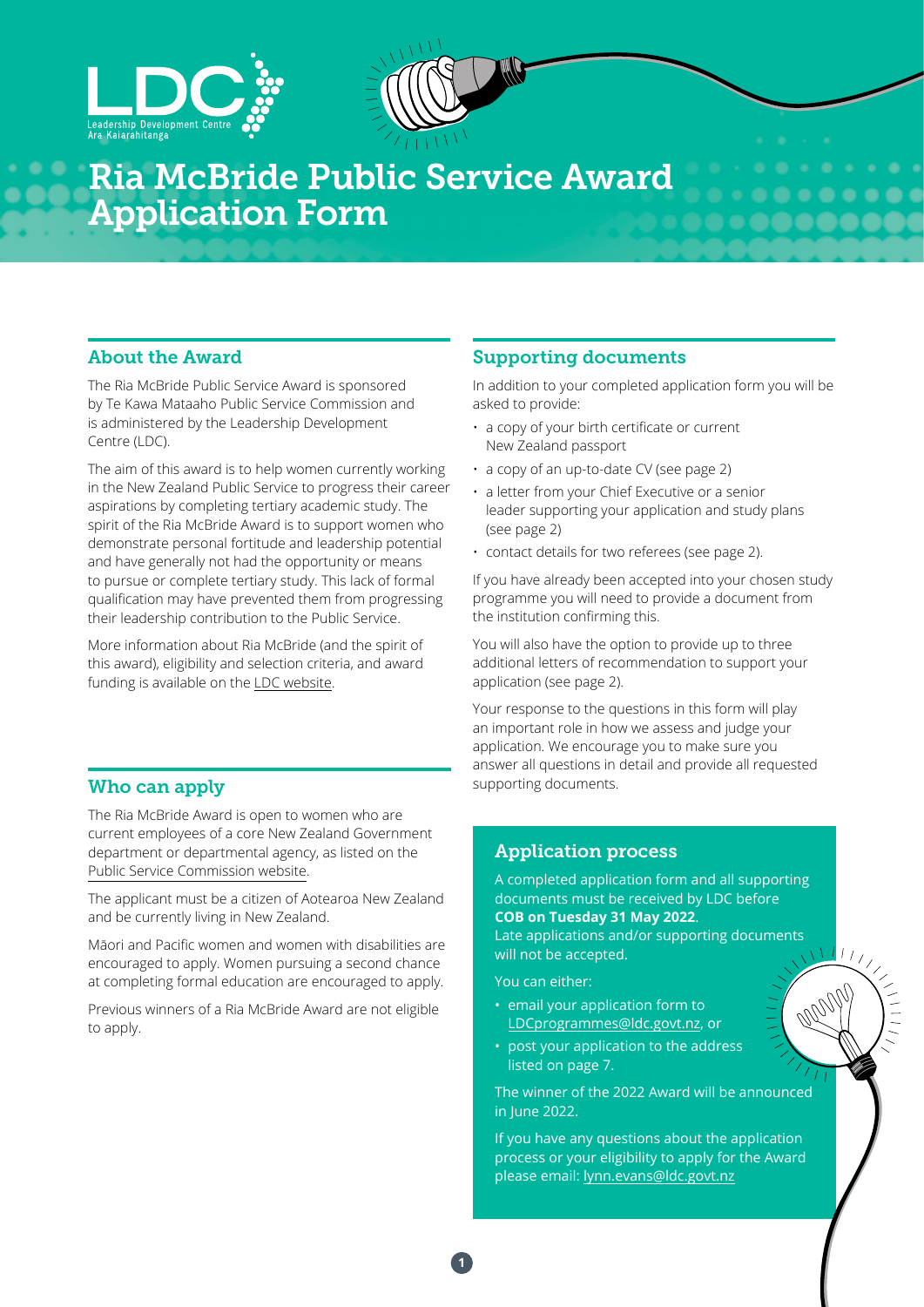## Checklist for applicants

| Check that you meet all of the eligibility criteria listed on page 3.                                                                                                                                                                                                                                                                                                                                                                                                                                                                                  |
|--------------------------------------------------------------------------------------------------------------------------------------------------------------------------------------------------------------------------------------------------------------------------------------------------------------------------------------------------------------------------------------------------------------------------------------------------------------------------------------------------------------------------------------------------------|
| Note the closing date for applications is before COB Tuesday 31 May 2022.                                                                                                                                                                                                                                                                                                                                                                                                                                                                              |
| Read the information about the Ria McBride Award on the LDC website.                                                                                                                                                                                                                                                                                                                                                                                                                                                                                   |
| Read the Terms and Conditions of this Award on page 6.                                                                                                                                                                                                                                                                                                                                                                                                                                                                                                 |
| Note that you will need to provide a letter from the Chief Executive or a senior leader at the agency where<br>you're currently employed. This letter must confirm support for your proposed plan of study as well as a<br>commitment to provide you with an environment suitable for study (for example, time away from the office<br>to attend training, leave, or other arrangements). The letter should also provide an evaluation both of your<br>ability to undertake the study you propose and your potential to advance to a leadership level. |
| Details for two referees: In addition to a letter of support from your Chief Executive or a senior leader, you<br>will need to provide details for two referees. See Referee details below.                                                                                                                                                                                                                                                                                                                                                            |
| You may also submit a maximum of three additional letters of recommendation from people familiar with<br>your work (paid or volunteer). These letters should reference your leadership abilities.                                                                                                                                                                                                                                                                                                                                                      |
| You will need to provide a copy of your current CV. Please make sure this:                                                                                                                                                                                                                                                                                                                                                                                                                                                                             |
| · lists your previous employment, starting with your current position. Include the dates during which you<br>were employed, whether the work was paid or unpaid, full- or part-time, and your responsibilities.                                                                                                                                                                                                                                                                                                                                        |
| · describes any previous academic study, and professional development you have pursued.                                                                                                                                                                                                                                                                                                                                                                                                                                                                |
| · lists any awards, grants or funding you have previously received and how this relates to your professional<br>abilities and potential.                                                                                                                                                                                                                                                                                                                                                                                                               |
| · lists any work you have had published, including the title, year of publication and publication type.<br>(Do not send copies of the publications.)                                                                                                                                                                                                                                                                                                                                                                                                   |
| $\mathcal{A} = \mathcal{A} + \mathcal{A} + \mathcal{A} + \mathcal{A} + \mathcal{A} + \mathcal{A} + \mathcal{A} + \mathcal{A} + \mathcal{A} + \mathcal{A} + \mathcal{A} + \mathcal{A} + \mathcal{A} + \mathcal{A} + \mathcal{A} + \mathcal{A} + \mathcal{A} + \mathcal{A} + \mathcal{A} + \mathcal{A} + \mathcal{A} + \mathcal{A} + \mathcal{A} + \mathcal{A} + \mathcal{A} + \mathcal{A} + \mathcal{A} + \mathcal{A} + \mathcal{A} + \mathcal{A} + \mathcal$                                                                                           |

• includes other activities (membership of organisations, volunteer work, marae management, etc) that demonstrate your leadership skills.

### Referee details

When choosing your referees please consider who might best speak in support of your current role, your potential to make a leadership contribution within the Public Service and the relevance of your proposed or current study.

| <b>Referee 1</b> | <b>Referee 2</b> |
|------------------|------------------|
| Name:            | Name:            |
| Relationship:    | Relationship:    |
| Email:           | Email:           |
| Phone:           | Phone:           |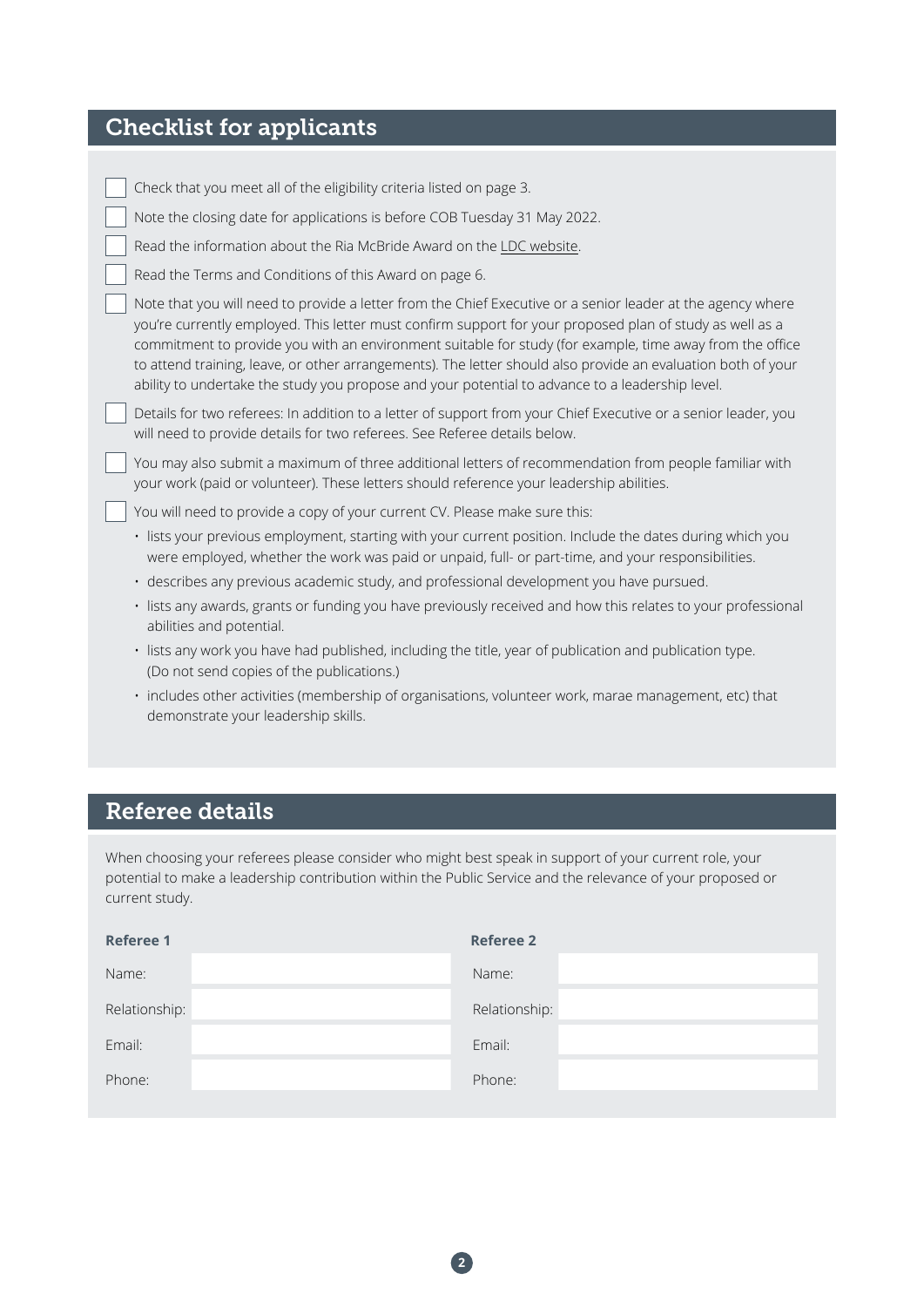### Contact details

| Postcode |                    |
|----------|--------------------|
|          |                    |
|          |                    |
|          |                    |
|          |                    |
| OR       | prefer not to say. |
|          |                    |
|          |                    |

## Eligibility Criteria

### **Please check each box to confirm you meet all of the eligibility criteria.**

In applying for the Ria McBride Public Service Award, I confirm:

|  |  | I can provide evidence of my citizenship. |
|--|--|-------------------------------------------|
|  |  |                                           |
|  |  |                                           |

I am a current employee of an eligible core New Zealand Government department or departmental agency.

**3**

I am currently living in New Zealand, and

I have not previously received a Ria McBride Award.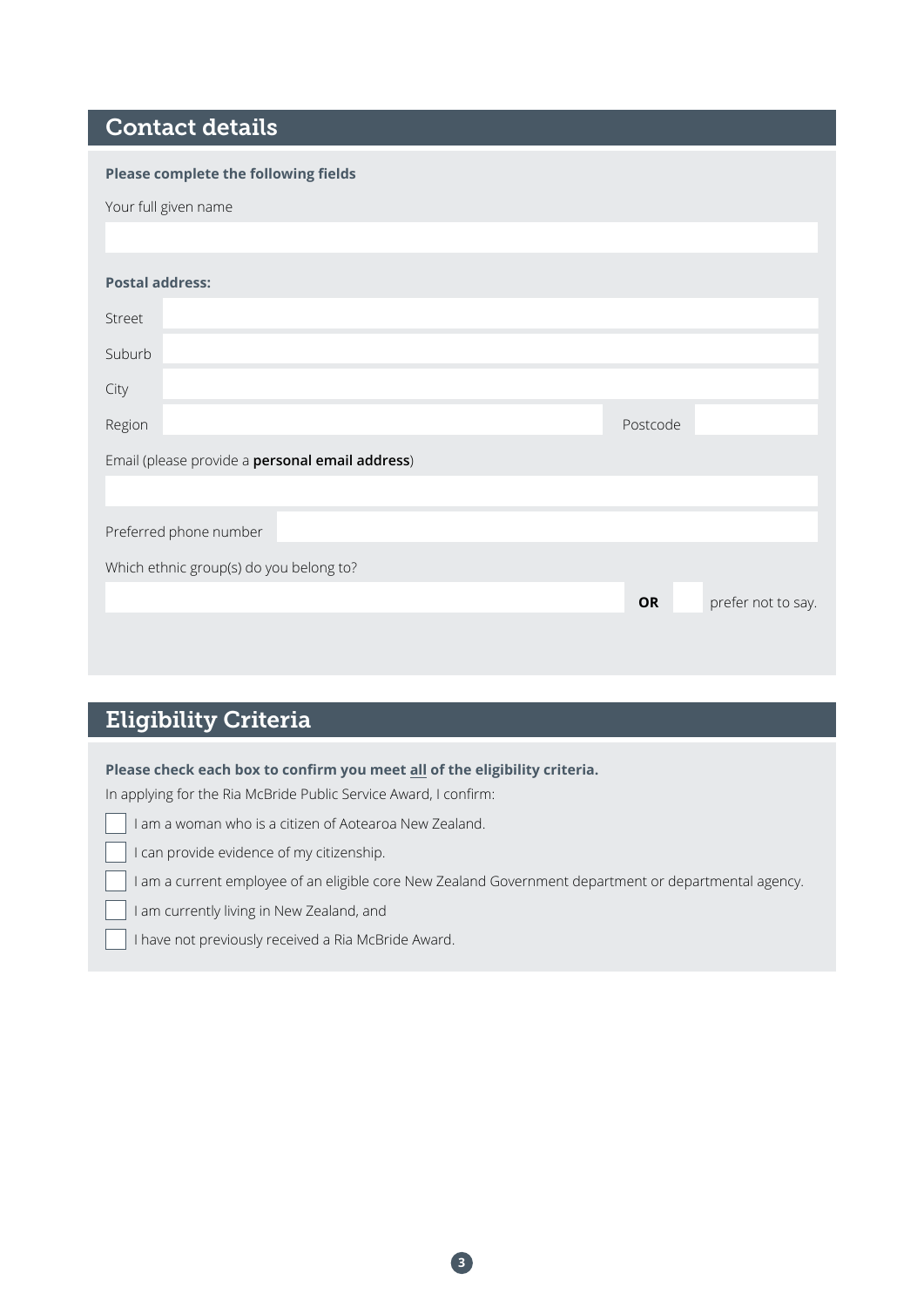## Please complete the following:

### Study plans

1.What is the name of the institution you propose to study at, what is the course of study you plan to complete, and what qualification do you plan to achieve?

2.Outline your time-frame for completing this study.

3.Briefly describe why you have selected this course of study? What professional outcomes do you expect from your proposed study, and how do you think this will help you advance to a leadership role? [max 250 words]

4.Have you previously tried to complete this or any other tertiary academic study? If so, tell us why you have not/were not able to complete the study. [max 250 words]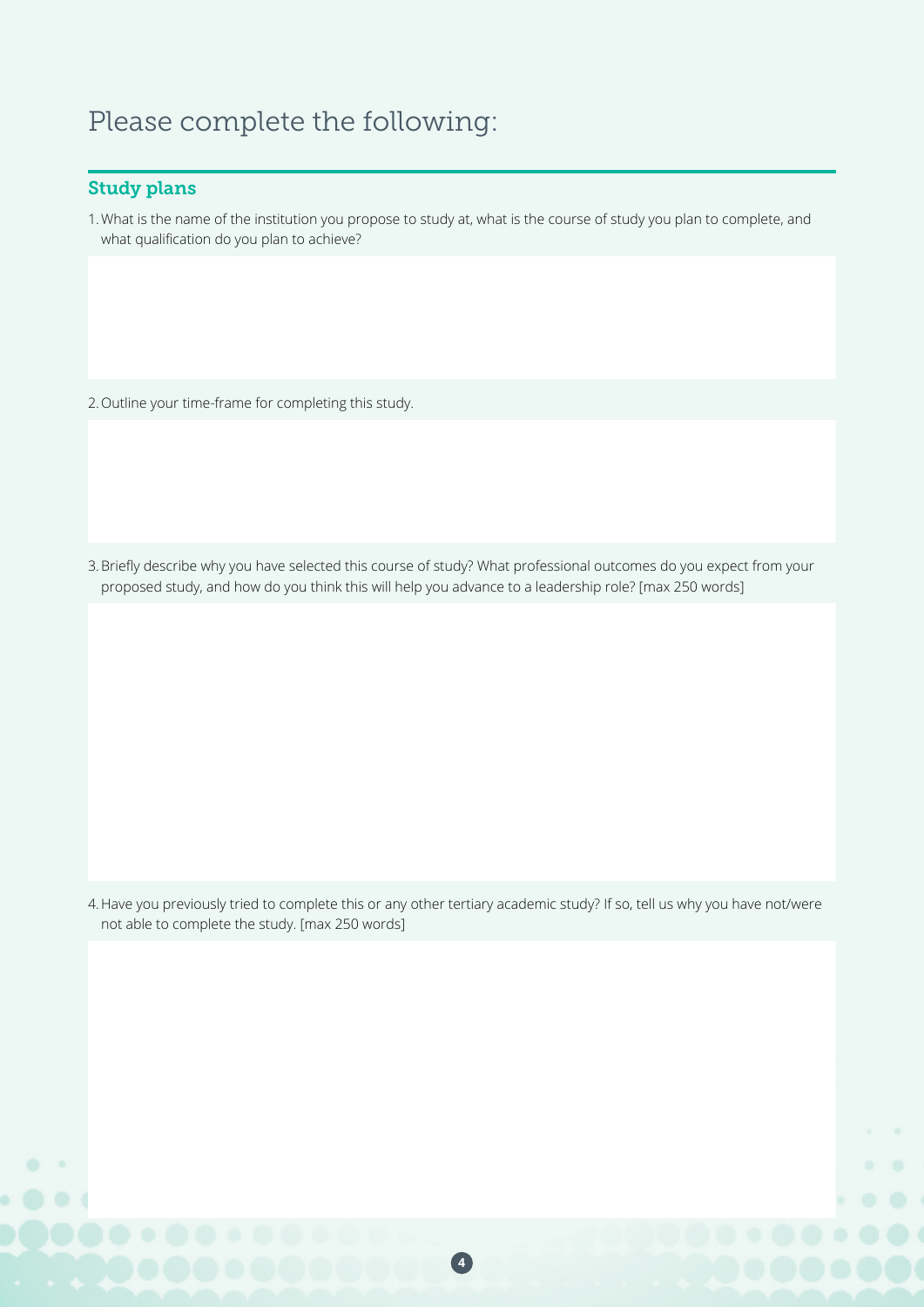### Budget and costs

1.Provide an itemised budget showing how you will, if successful, use the funds from the Ria McBride Public Service Award. Please detail your anticipated expenses, showing as accurately as you can how you will cover the total cost of study, and all other funding sources you have access to.

2. If the total cost of your proposed study exceeds the Ria McBride Public Service Award funding please comment on how you propose to fund the shortfall?

### Personal statement

Please describe your future career plans. [250 words]

- Explain how your proposed study fits in with your personal development and future objectives, especially your leadership aspirations.
- The spirit of the Ria McBride Award is to support women who generally have not had the opportunity or means to pursue or complete tertiary study yet demonstrate personal fortitude and leadership potential. Such applicants may have been prevented from progressing in their leadership contribution to the Public Service. Consider how your life and career reflect the challenges experienced by Ria McBride.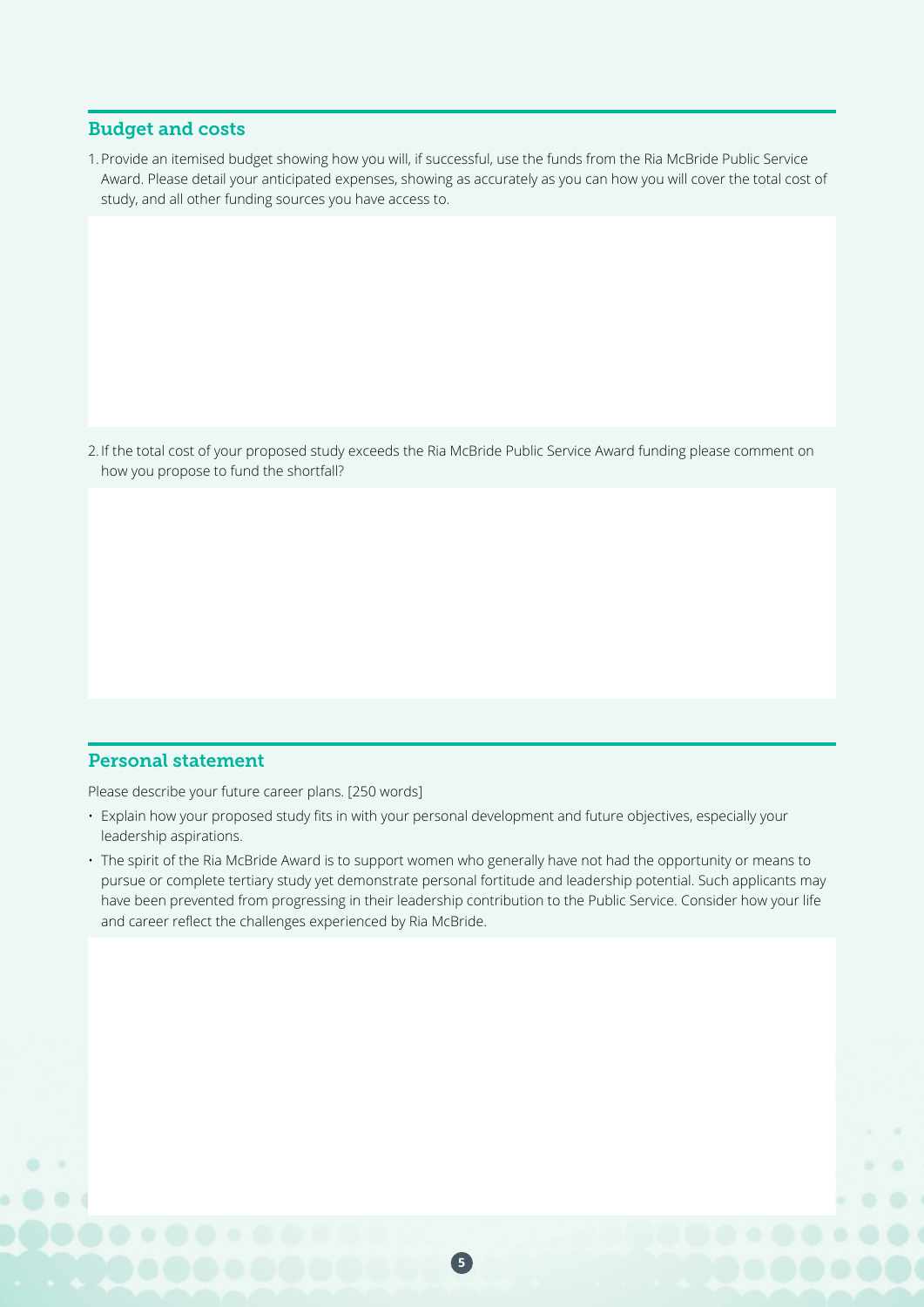### Supporting documents checklist

A copy of your birth certificate, *or*

A copy of your current New Zealand passport.

If relevant, confirmation of enrolment in, and acceptance into, your chosen course of study from the tertiary institution.

A copy of your CV.

A letter from either the Chief Executive or a senior leader from the Public Service department at which you're currently employed.

Additional letters of recommendation (optional).

### Terms and Conditions

### **The following Terms and Conditions apply to the Ria McBride Public Service Award.**

- Incomplete or late applications will not be considered.
- Te Kawa Mataaho Public Service Commission reserves the right to **not** offer an award if it considers it has not received a suitably deserving application.
- The selection panel's decision is final.

### **If you win the Ria McBride Public Service Award, Te Kawa Mataaho will require you to:**

- allow LDC to publish your name, photograph and information about you for publicity purposes
- provide a report to LDC describing your study and professional development progress
- provide LDC with up-to-date contact details while you are studying, and
- notify LDC of any change in your employment, study enrolment or any other circumstances that impact the programme of study for which the Award has been granted.

In the event it can be established that you are not complying with these regulations Te Kawa Mataaho may terminate the Award funding.

### **Please note: LDC will record your personal details so we can contact you about your application.**

### **Your agreement**

By submitting this application I acknowledge I have read and accept the above Terms and Conditions.

By submitting this application I confirm that I meet all of the eligibility criteria and that all information in this application is true and correct.

| . |
|---|
|---|